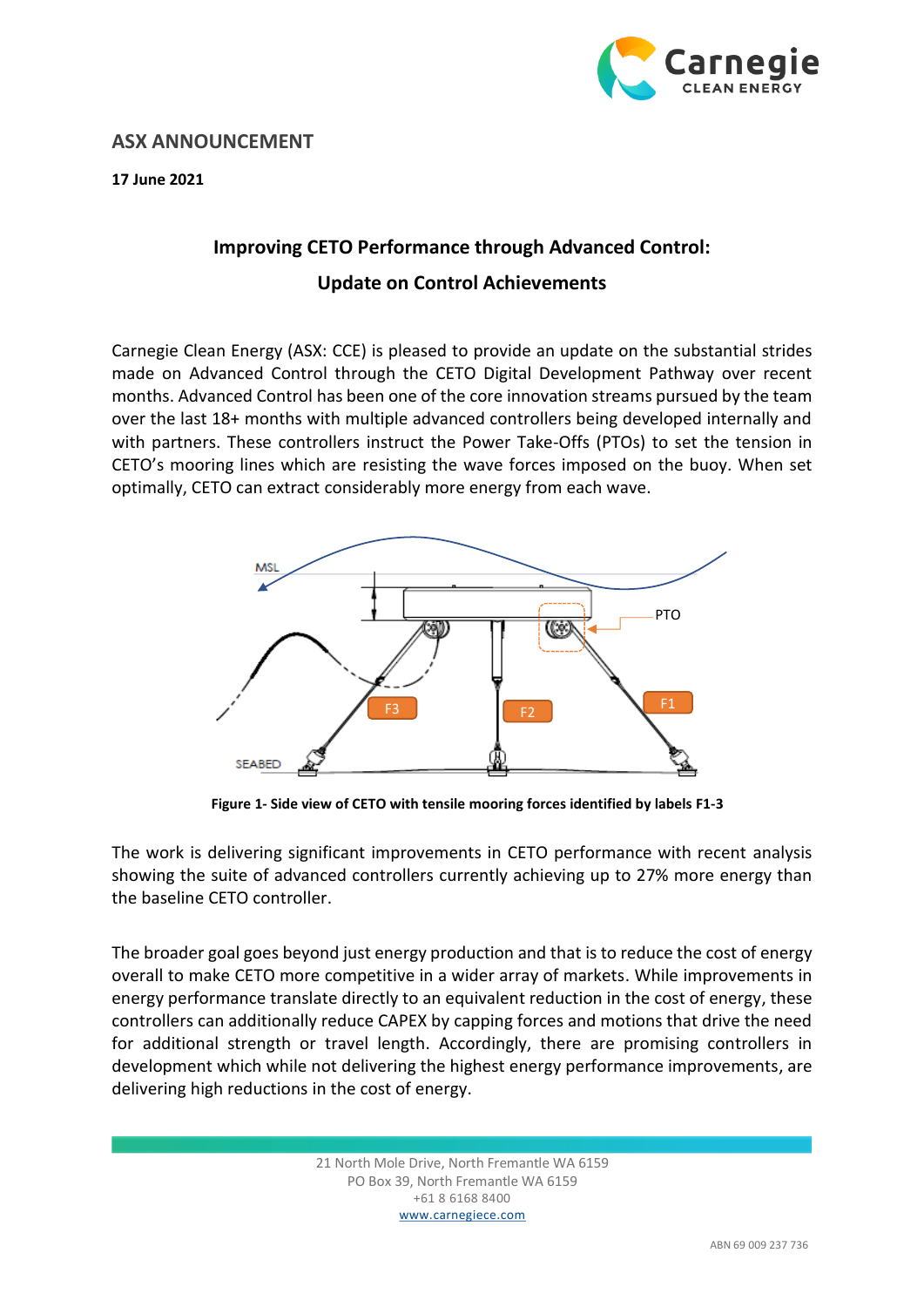

## **Summary of work completed**

The control algorithm has the critical function of tuning CETO to each incoming wave, to maximise extracted power, as well as minimise extreme responses. Over the past year, Carnegie has worked both internally and with external partners to investigate a range of advanced controllers for CETO which have the potential to outperform the historical Spring-Damper controller. Leveraging on existing and new partnerships has allowed Carnegie to increase the number of investigated controllers, access world class expertise, and widen the scope of the investigation, with both physics-based and AI-based controllers being studied.

- University of Adelaide and Carnegie are working on an efficiency aware Model Predictive Controller (MPC). The MPC is a physics-based controller which relies on wave prediction to compute the optimum Power Take-Off response.
- Hewlett Packard Enterprise (HPE) are working with Carnegie on Reinforcement-Learning-based controllers. Reinforcement-Learning is a type of Artificial Intelligence where the system under consideration teaches itself how to operate optimally. Because it has systematic machine-driven algorithms to explore the control space, it has the potential to outperform human-programmed controllers, as has been demonstrated in areas such as autonomous car driving.
- French company IFPEN and Carnegie worked together on a spectral controller. The spectral controller allows estimation of the theoretical maximum power output of CETO models in the simulation space. It serves as a useful benchmark for other controllers.
- Internally, Carnegie has been working on an advanced version of the spring damper controller, which directly aims at reducing the cost of energy by minimising the cost of the PTO. In addition, the team has also been focusing on introducing elements of Artificial Intelligence into the MPC controller.

During these studies, the various controllers were coupled to hydrodynamic numerical models of CETO to estimate their performance, the results of which are summarised below. As the figure demonstrates, the advanced controllers are demonstrating significant performance improvements compared to the baseline spring damper controller.





21 North Mole Drive, North Fremantle WA 6159 PO Box 39, North Fremantle WA 6159 +61 8 6168 8400 www.carnegiece.com